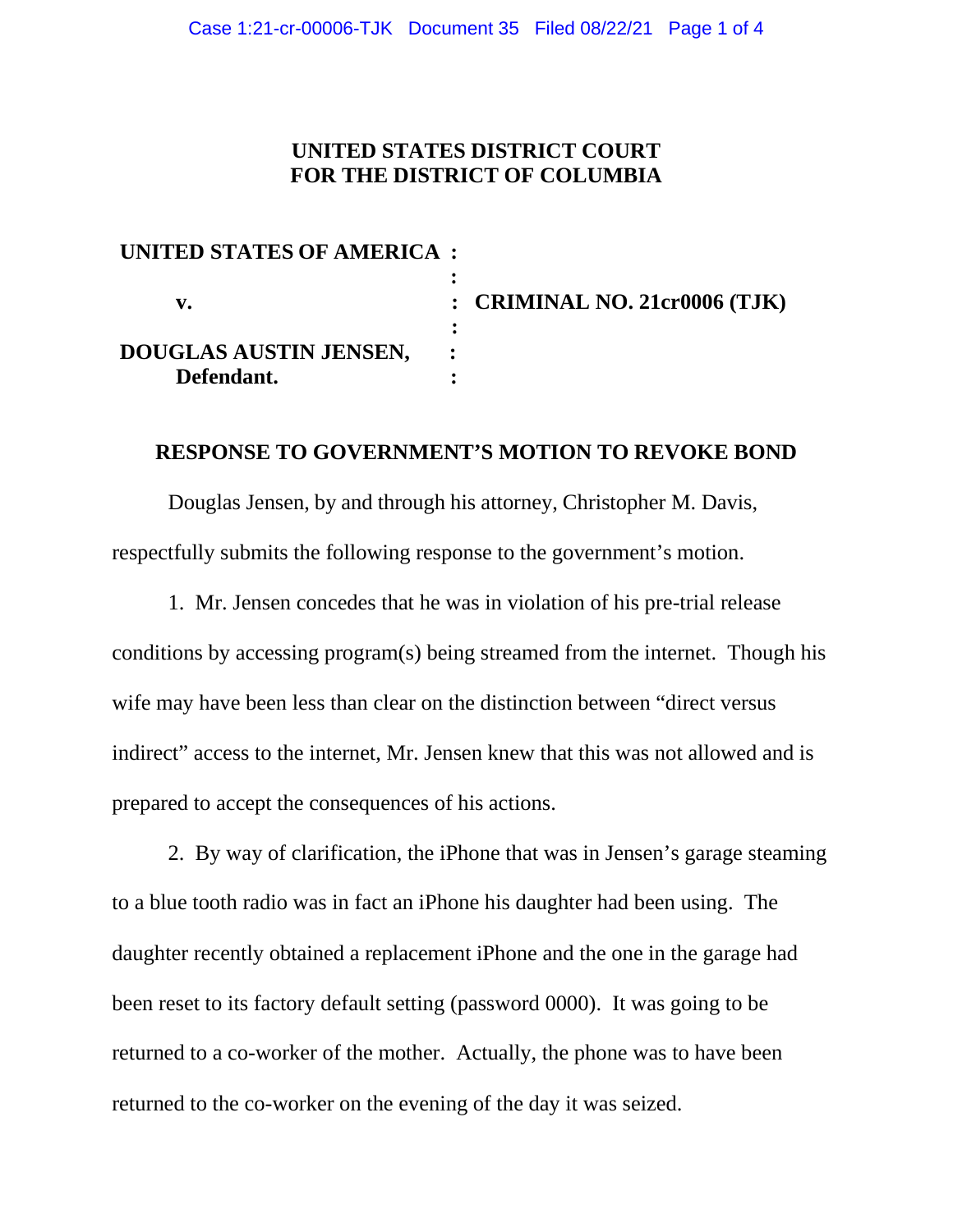## Case 1:21-cr-00006-TJK Document 35 Filed 08/22/21 Page 2 of 4

3. Jensen had been working in the yard that week, cutting down a large tree. It was exceptionally hot, and he would go into the garage to cool down. While in there, he would listen to the radio.

4. Although there is no excuse for violating this internet prohibition condition of release, it should be noted that Mr. Jensen is compliant with every other condition of release. He has remained in his "electronic" place of confinement, abstained from drug use, and attended all appointments as directed by Pre-Trial Services. He has a mental health evaluation scheduled this Friday, August 27, 2021. No doubt, his urge to access the internet will be a topic of discussion. $1$ 

5. Mr. Jensen takes issue with the government's representation that his actions endanger the community. Mr. Jensen did not post over social media, nor did he act on or encourage anyone to accept conspiracy theories. And perhaps most important, he remains compliant with all other conditions of release. His violation, though a serious misplacement of this Court's trust, was not an action that in any way endangers the community.

 $1$  The condition of no internet access is really to ensure Mr. Jensen does not become overly influenced by conspiracy theories circulating on the internet. It is not internet access that the government is worried about, it is misinformation that could influence Jensen to engage in conduct similar to what occurred on January 6. However, he remains on GPS monitoring and any violation of that condition is immediately known by Pre-Trial Services.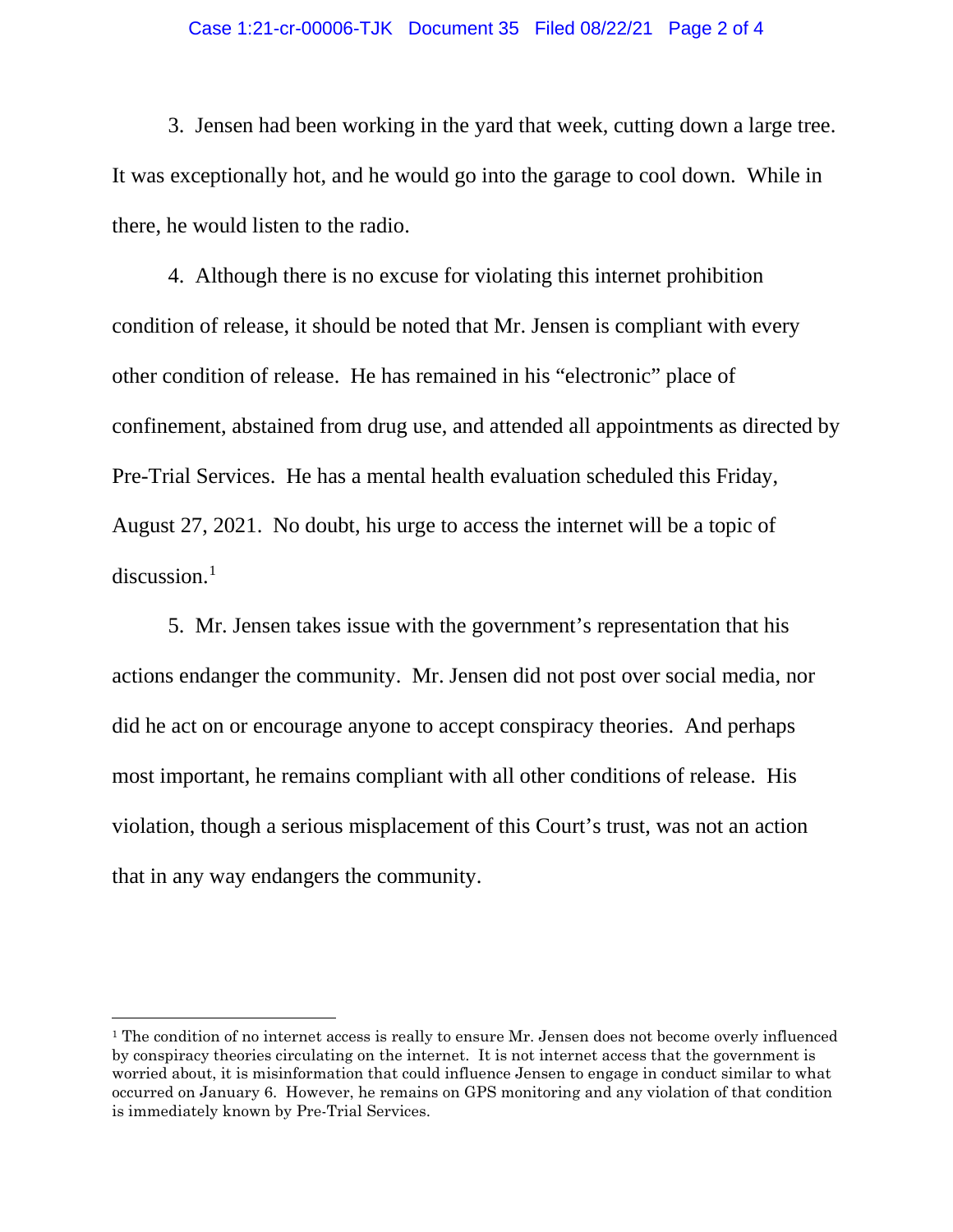6.. Mr. Jensen asks this Court to give him another chance. He will comply with his release condition to be evaluated and will further comply with any recommended mental health treatment plan. He asks this Court to consider imposing a sanction short of revocation and incarceration pending trial. If a drug abuser relapses, there is typically a sanction protocol in place to help the person deal with his/her substance abuse issues.<sup>2</sup> Mr. Jensen requests that this Honorable Court treat his violation is a similar manner.

WHEREFORE, Mr. Jensen asks this Court to accept his apology and allow him to remain in home incarceration, with a sanction, if this Court deems such is appropriate.

Respectfully submitted,

 $\frac{|s|}{s}$ 

Christopher M. Davis #385582 Counsel for Douglas Jensen

 Davis & Davis 1350 Connecticut Avenue, NW Suite 202 Washington, DC 20036 202.234.7300

## CERTIFICATE OF SERVICE

I hereby certify that a copy of this motion was served upon all counsel of

<sup>2</sup> Typically, a positive drug test results in a sanction, but not revocation. A first violation usually results in a warning and a referral for treatment, while a second violation results in incarceration for some period of time. Rarely does a first relapse result in revocation and incarceration pending trial.